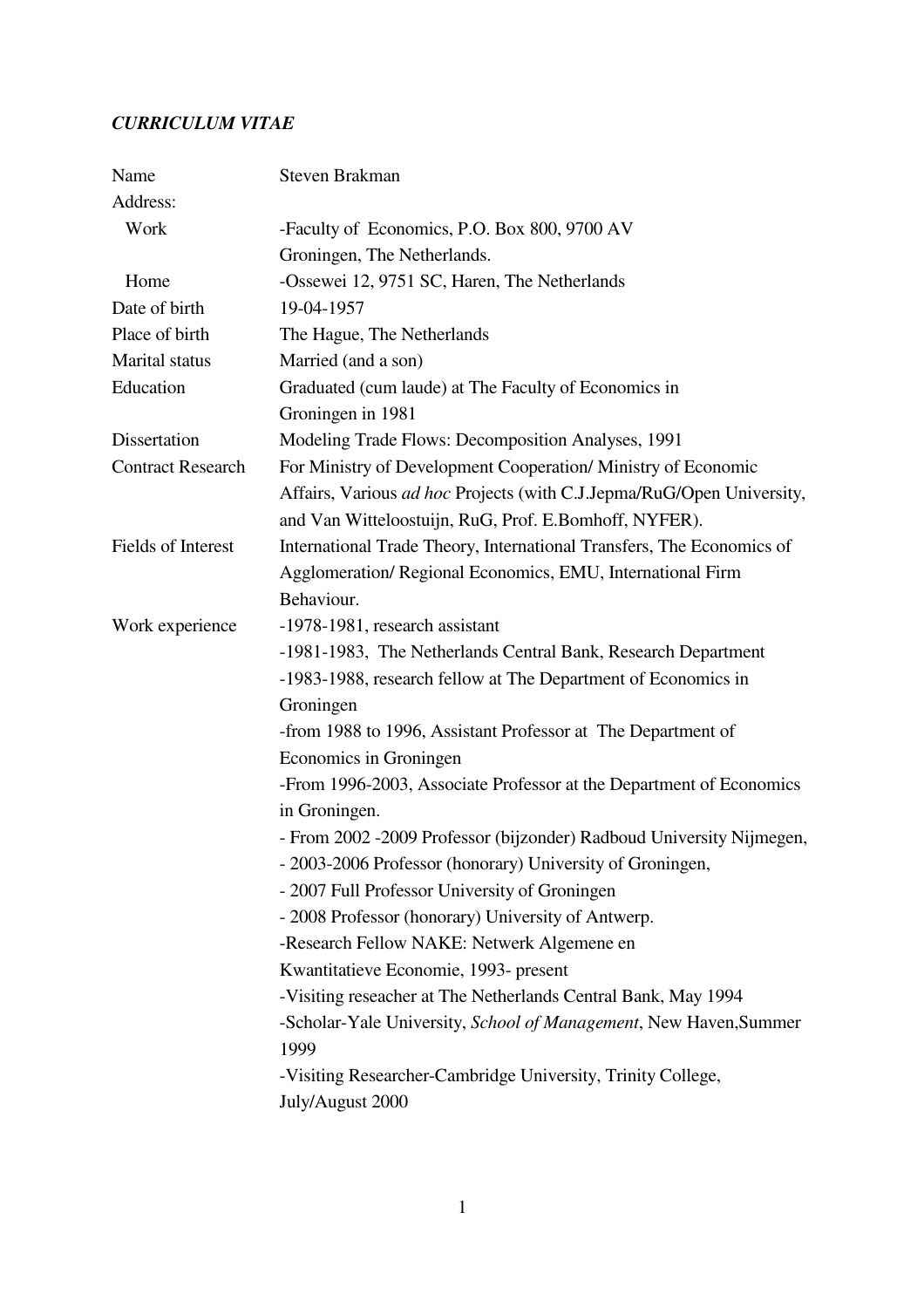|                  | -Visiting Researcher at the CESifo institute, Muenchen,                 |
|------------------|-------------------------------------------------------------------------|
|                  | January/February 2002.                                                  |
|                  | -CESifo fellow, April 2002-present                                      |
|                  | -Visiting Researcher-Princeton University, Princeton, June/July 2003    |
| Supervising      | Completed Ph.D's; (E.H.van Leeuwen, M.M.van den Berg, T.Knaap,          |
|                  | I.H. Yetkiner)                                                          |
| Editor           | - Journal of Regional Science (starting, May, 2009)                     |
| Associate Editor | -Journal of Regional Science (starting March 1998-2009),                |
|                  | -Editorial Board for Spatial Economic Analysis (starting 2005)          |
|                  | -Editorial review board JIBS (2009)                                     |
| Administration   | -Member of the Management team of the Department of Economics           |
|                  | (dagelijks bestuur AE)-1986/1989                                        |
|                  | -Member of the teaching board of the Department of Economics (lid       |
|                  | onderwijs commissie AE)-1986/1999                                       |
|                  | -Member of the Central Committee of Statistics (International Trade) of |
|                  | the Central Bureau of Statistics (CBS, until 2005)                      |
|                  | -Vice Chairman of the Department of Economics 1999/2000 (vice           |
|                  | voorzitter Vakgroep AE)                                                 |
|                  | -Vice Chairman of the Department of International Economics and         |
|                  | Business 2000/present (vice voorzitter Vakgroep IE&B)                   |
|                  | Member-Visitatiecommissie van de sector International Economie van      |
|                  | het CPB                                                                 |
|                  | Department Head, 2004-present                                           |
| Publications     | see enclosed list                                                       |
| Conferences      | see enclosed list                                                       |
| Language         | English/German                                                          |
| Teaching Exp.    | Various courses on International Economics                              |
|                  | for Under-Graduates and Graduates covering the whole field of           |
|                  | international economics (also for the UvA, and NAKE)                    |
| Referee          | American Economic Review, De Economist, Economic Journal,               |
|                  | European Journal of Political Economy, Journal of Economics, Journal    |
|                  | of the International Input-Output Association, Journal of International |
|                  | Economics, Journal of Regional Science, Canadian Journal of             |
|                  | Economics, Cambridge University Press, Oxford University Press,         |
|                  | Regional Studies, Journal of Economic Geography, Spatial Economic       |
|                  | Analysis, Princeton University Press.                                   |
| Telephone        | +31 50 3633746/3633733; Home: +31 50 5343975                            |
| Telefax          | +31 50 3637337                                                          |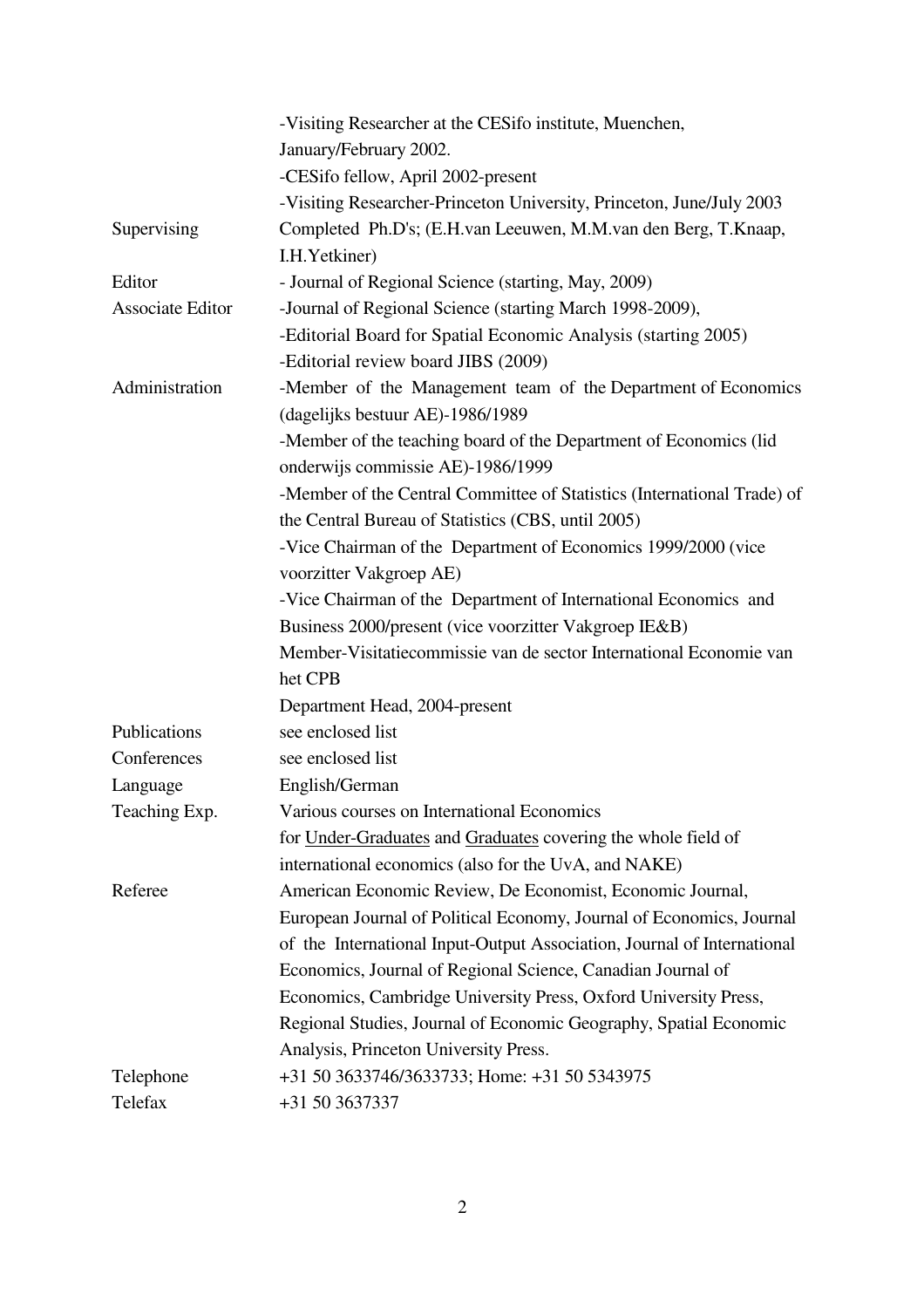e-mail S.Brakman@rug.nl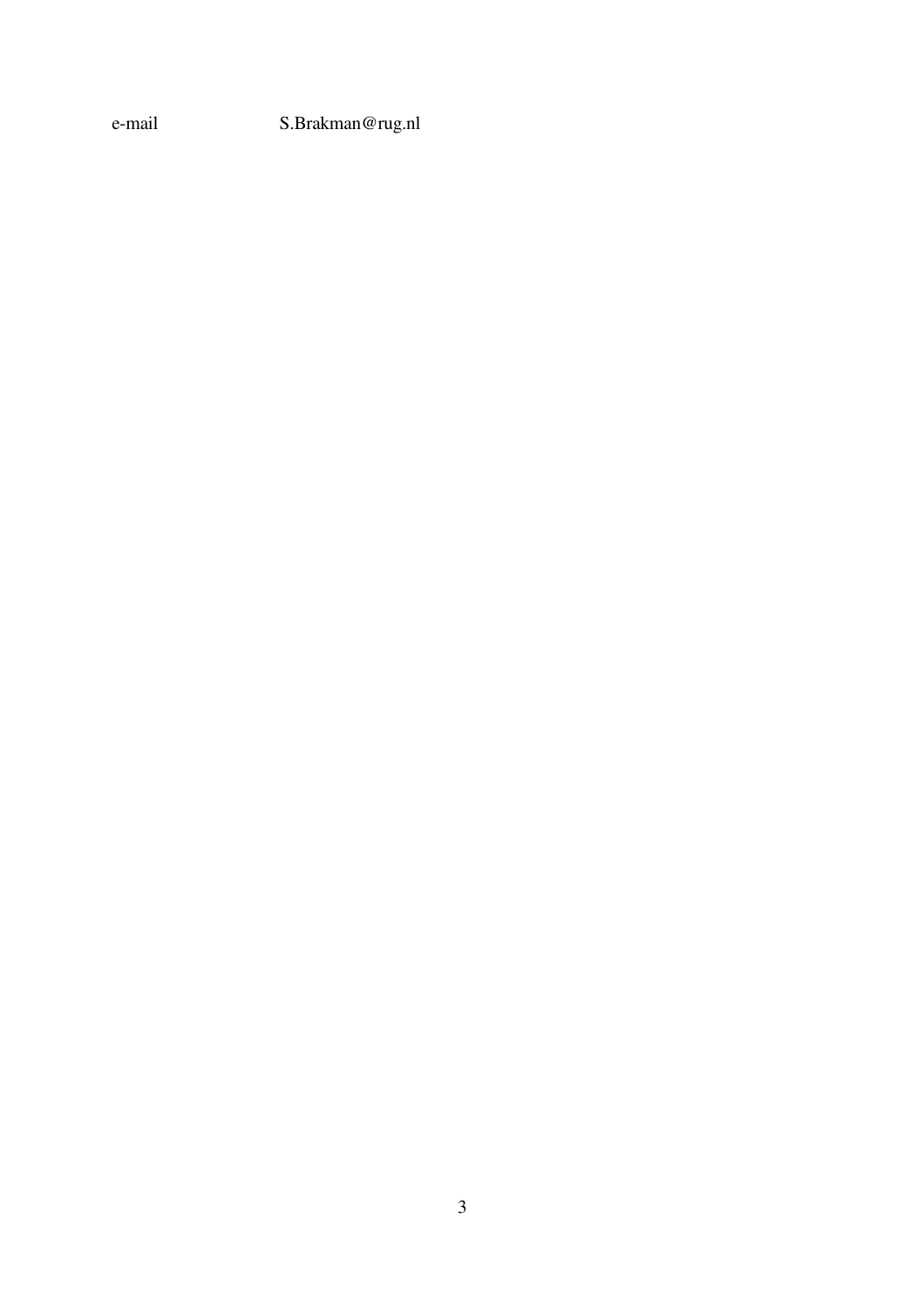#### **PUBLICATIONS:**

### *Dissertation*

Brakman, S. (1991), *International Trade Modeling; Decomposition Analyses*, Wolters-Noordhoff, Groningen, ISBN 90-01-15810-2.

## *Inaugural Lectures*

Duitsland op de grens van economie en geografie, **KUN**, 17 oktober 2003, Nijmegen, ISBN 90- 9017333-1.

Van oude en nieuwe globalisering, **RuG**, 18 mei 2004, Groningen, ISBN 90-367-2018-4.

### *Articles and books:*

- Brakman, S. en C.J.Jepma (1980), De reële effectieve wisselkoers als maatstaf voor de opwaardering van de gulden (real effective exchange rate as a measure for the value of the Dutch guilder), *Economisch Statistische Berichten*, juni, pp.710-715.
- Brakman, S. en C.J. Jepma (1981), Purchasing Power Parity Theory and the Monetary Approach to the Balance of Payments: a Commentary, *De Economist*, Vol.129, pp.412-414.
- Brakman, S., C.J. Jepma en S.K. Kuipers (1982), The Deterioration of the Netherlands' Export Performance during the late 1970's: A matter of Competitiveness or export structure?, *De Economist*, Vol.130, pp.360- 380.
- Brakman, S., C.J. Jepma en S.K. Kuipers (1984), On Export Performance and Export Elasticities: A reply, *De Economist*, Vol.132, pp.232-233.
- Brakman, S. en A.R.M. Gigengack (1985), Raw Materials and Depletion, in: A.R.M. Gigengack, C.J. Jepma, G.J. Lanjouw en C. Schweigman (eds.), *The use of a World Model for the Analysis of North-South Interdependence and Problems of Security and Development*, Introductory Report of the World Model Project, Special Issue, Series Development and Security, Groningen, May, pp.40-53.
- Brakman, S. and C.J. Jepma (1985), *Trade and Aid*, in: A.R.M. Gigengack et al. (eds.), pp.100-112.
- Brakman, S. (1986), Het modelleren van handelsstromen: een overzicht (The Modelling of Trade flows: a survey), *Maandschrift Economie*, Jaargang 50, pp.123-45.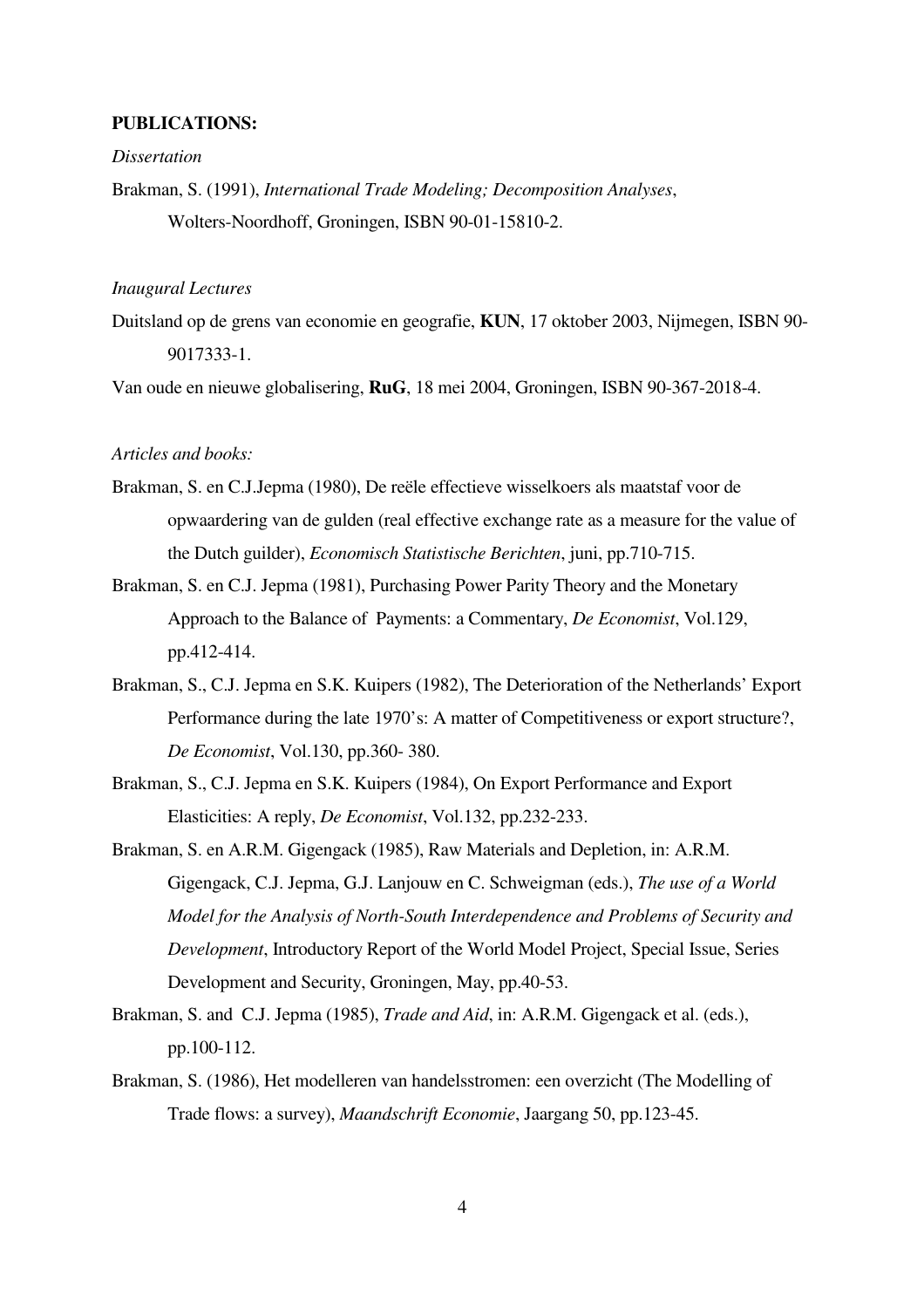- Brakman, S. and G. Joosten (1987), On a "two" Regime Model of the Dutch Export Market, *De Economist*, Vol. 135, pp.279-297.
- Brakman, S. and C.J. Jepma (1987), The Impact of the Composition of Exports on Export Performance, *De Economist*, Vol. 135, pp. 163-181.
- Brakman, S., A.R.M. Gigengack and C.J. Jepma (1988), The Speed of Adjustment as a Measure of Competitiveness, *Empirica; Austrian Economic Papers*, Vol.15, pp.161-178.
- Brakman, S. en H. de Haan (1987), Macro-economische ontwikkelingen en veranderingen in het OESO-gebied (Economic Developments within the OECD), *Maandschrift economie*, Jaargang 51, no.2, pp.150-158.
- Brakman, S. and C.J. Jepma (1990), On The Elasticity of Substitution in International Trade, *De Economist*, Vol. 138, pp. 63-72.-72.
- Brakman, S, J. de Haan en C.J. Jepma (1991), Is de gulden hard genoeg? (Should the Dutch guilder be revalued?), *Economische Statistische Berichten*, januari, pp. 16-20.
- Brakman, S., J. de Haan en C.J. Jepma (1991), Is de gulden hard genoeg?: nawoord (Should the Dutch guilder be revalued?: a reply), *Economische Statistische Berichten*, januari, p.132.
- Brakman, S., J. de Haan en C.J. Jepma (1991), De reële effectieve wisselkoers van de gulden (Measures for the Effective Exchange Rate), *Maandschrift economie*, Jaargang 55, no.5, pp.391-399.
- Brakman, S. and Ch. van Marrewijk (1991), A Note on Endogenous Transfers, *Journal of Economics*, Vol. 54, pp.171-178.
- Brakman, S. en H. Garretsen (1993), The Relevance of Initial Conditions for the German Unification, *KYKLOS*, Vol. 46, pp. 163-181.
- Brakman, S. (1993), *De wereldeconomie: handel, valuta en beleid; in: Inleiding in de Nederlandse economie* (The World Economy: Trade Exchange Rates and Policy), Open universiteit, Deel 4, ISBN 90 358 12263.
- Brakman, S., H. Garretsen en S.K. Kuipers (1993), *Met Jan Pen in debat* (In Debate with Jan Pen), Amsterdam University Press, ISBN 90 5356 063 7.
- Brakman, S., H. Garretsen en S.K. Kuipers (1993), *Met Jan Pen in debat: introductie*, Amsterdam University Press, ISBN 90 5356 063 7.
- Brakman S. and Ch. van Marrewijk (1995), Transfers, Returns to Scale Tied Aid and Monopolistic Competition, *Journal of Development Economics*, Vol. 47, pp. 333-354.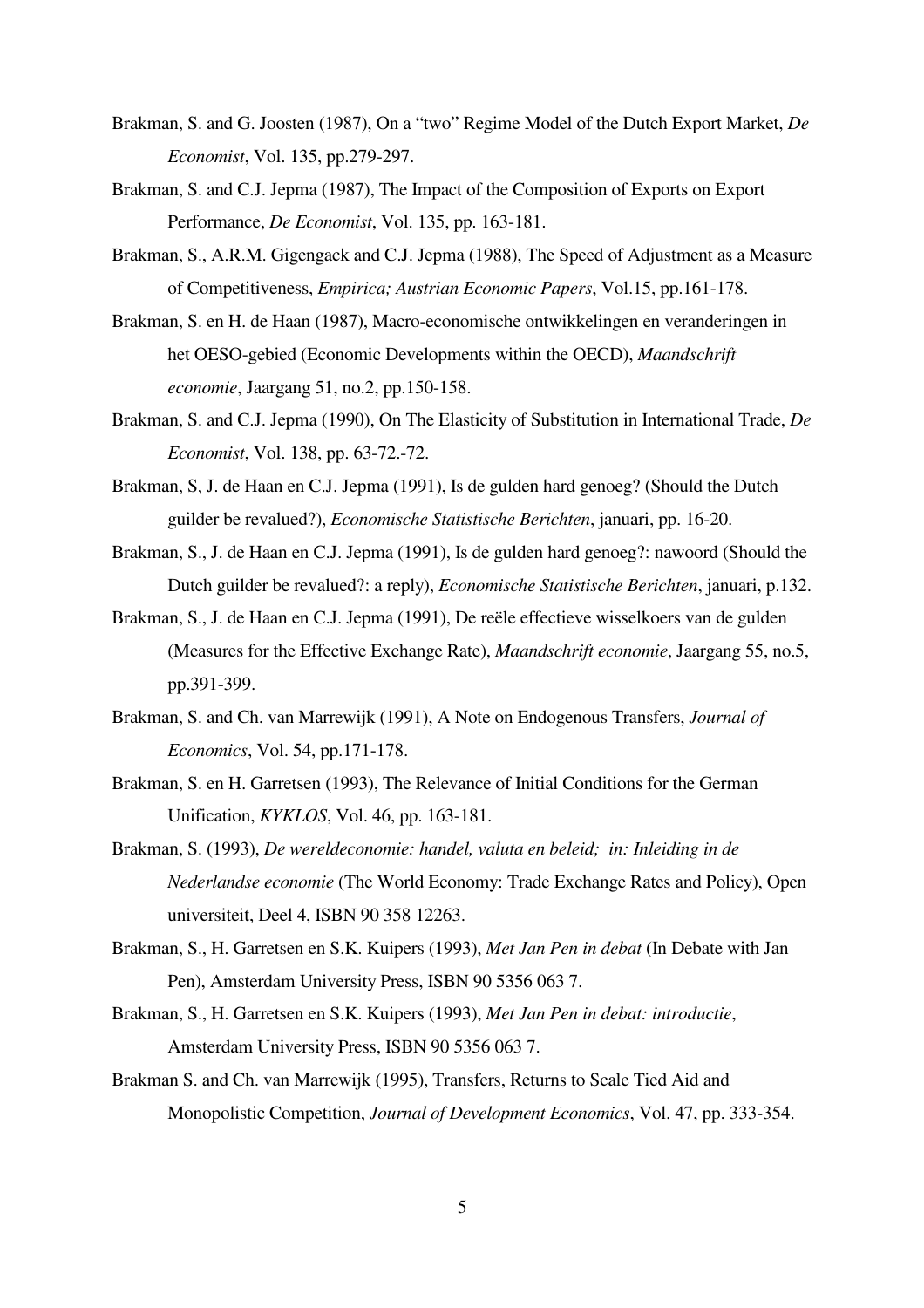- Brakman S. and E. Sterken (1994), Is Holland Small?: Testing for Competitiveness of Dutch Exports, *SOM Research Report*, No 94524.
- Brakman S. and Ch. van Marrewijk (1994), Transfer Problems in a Multi-Country world: Endogenous, Optimal and Coordinated Aid, *Asian Journal of Economics and Social Studies*, Vol. 12, pp.41-57.
- Brakman, S. and H. Garretsen (1994), Can Eastern Germany Catch-up?; A brief look at neo-classical and modern growth theories, De Nederlandsche Bank, Monetair en Economisch beleid, No 2 and in: U. Blien, H. Herrmann and M. Koller, *Regionalentwicklung und regionale Arbeitsmarktpolitik*, Nurnberg.
- Brakman, S. en C.J. Jepma (1995), Protectionisme, *Financiele & Monetaire Studies*, Nr. 2- 1995-1996, Wolters-Noordhoff, p 80.
- Brakman, S. (1995), Concurrentie en Comparatief Voordeel (Competition and Comparative Advantage), *Economische Statistische Berichten*, 22 november, nr. 4034, p.1053.
- Brakman, S. en H. Garretsen (1996), Zijn de economische en monetaire unie strijdig?  *Economische Statistische Berichten* (Are the Economic and Monetary Union Compatible), 7 februari, pp.112-116.
- Brakman, S and Ch. van Marrewijk (1996), European Trade Policy under Imperfect Competition, *De Economist*, Vol. 144, pp.223-258.
- Brakman, S., H. Garretsen, A.R.M. Gigengack, Ch. van Marrewijk en R. Wagenvoort (1996), Negative Feedbacks and Industrial Location, *Journal of Regional Science*, Vol. 36, pp. 631-651.
- Brakman, S. (1996), Teveel Landen? (Too Many Countries?), *Economische Statistische Berichten*, 5 juni, p.514.
- Brakman, S. and Ch. van Marrewijk (1996), De beperkingen van de handelstheorie (Limitations of Trade Theory), *Economische Statistische Berichten*, 17 juli, p.628.
- Brakman, S. en H. Garretsen (1997), Het gat na de val van de muur (After the Fall of the Wall), *Economische Statistische Berichten,* 22 januari, p.64-68.
- Brakman, S. en Ch. van Marrewijk (1997), De geloofwaardigheid van Muntzones (Credibility of Target Zones), *Economische Statistische Berichten,* 19 maart, p. 235.
- Brakman, S. en Ch. van Marrewijk (1997), Overheidspolitiek en economische groei (Economic Policy and Growth), *Economische Statistische Berichten,* 14 mei, p. 394.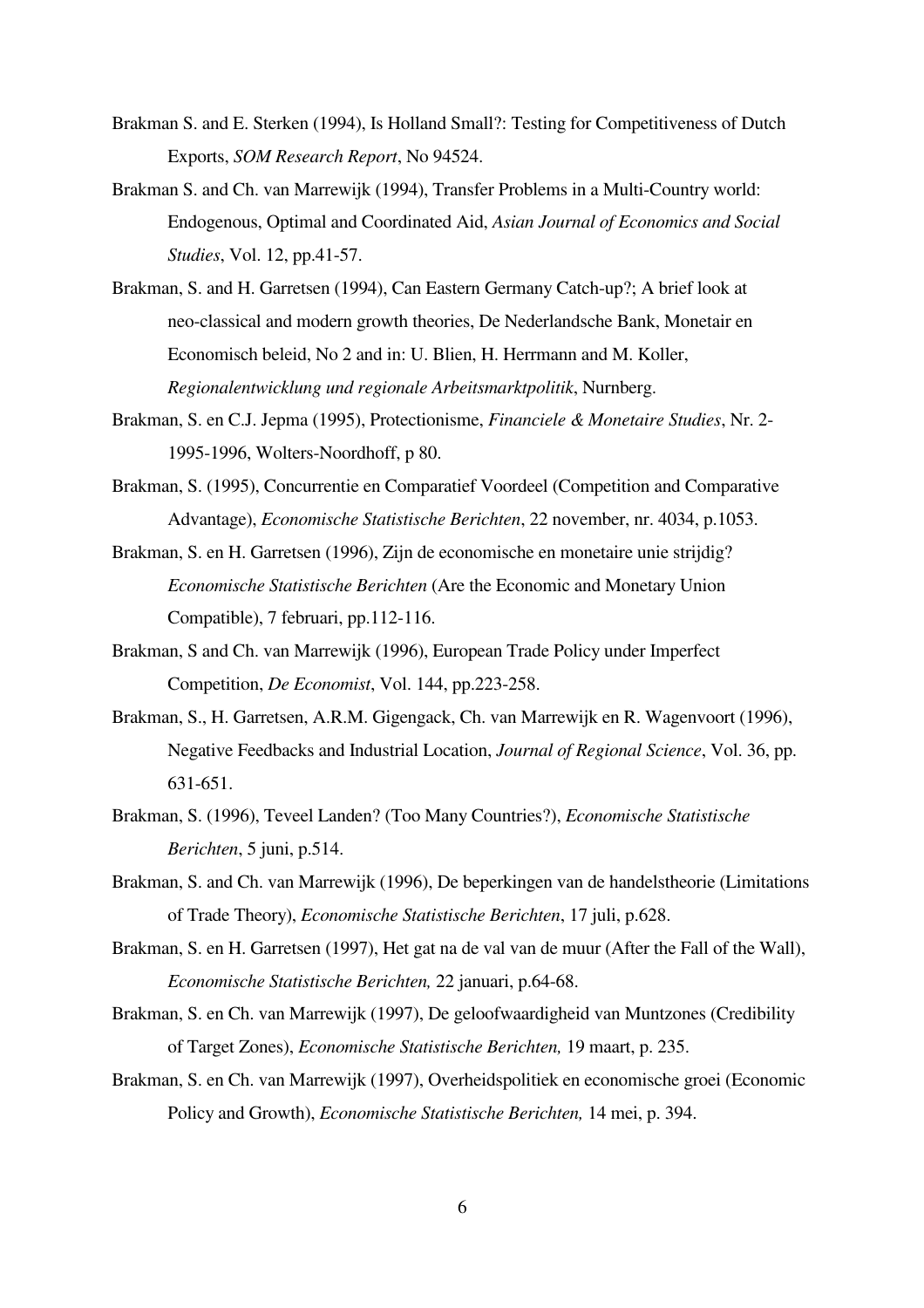- Brakman, S. en Ch. van Marrewijk (1997), Oje, boekhouden (O Boy, Accounting), *Economische Statistische Berichten,* 13 augustus, p. 619-620.
- Brakman, S. and E. Sterken (1998), A test of Dutch long run Export Behaviour, *Applied Economics,* Vol 30, pp. 383-389.
- Brakman, S. and Ch. van Marrewijk (1998), *The economics of International Transfers*, **C**ambridge University Press, pp. 219.
- Brakman, S., H. van Ees and S.K. Kuipers, (1998) (eds.), *Market Behaviour and Macroeconomic Modelling*, MacMillan, pp. 416.
- Brakman, S., H. van Ees and S.K. Kuipers, (1998) (eds.), *Introduction: Market Behaviour and Macroeconomic Modelling*, MacMillan, pp. 416.
- Brakman, S., H. Garretsen en Ch. van Marrewijk (1998), De moderne lokatie-handelstheorie: ongelijkheid als evenwichtsuitkomst (Modern location-trade theory: disequilibrium as an equilibrium solution), Economisch en Sociaal tijdschrift, No. 4, pp. 479-507.
- Brakman, S. en E. Sterken (1998), Economen en het goede boek (economists and literature), *Economische Statistische Berichten,* 18 december, p. 957-959.
- Brakman, S. (1998), Jan Pen; schrijver en econoom, *Economische Statistische Berichten,* 18 december, p. 963.
- Brakman, S., H. Garretsen, Ch. van Marrewijk and M. van den Berg (1999), The Return of Zipf: Towards a further understanding of the Rank-Size Rule, *Journal of Regional Science,* Vol.39, pp.183-213.
- Brakman, S. en H. Garretsen (1999), De wedergeboorte van Keynes (The Return of Keynes), Economische Statistische Berichten, 8 oktober, p.741-742.
- Brakman, S., Ch. van Marrewijk (1999), *Mondiale Economie; feit en fictie (Global Economy; fact and fiction)*, Uitgeverij Nieuwezijds.
- Brakman, S. P.Leeflang, en E. Sterken (2000), Een visie op de economie van de komende Decennia (A vision on the future of the economy), *Holland Management Review,*  Vol.17, pp. 24-35.
- Brakman, S. and H. Garretsen (2000), Ingelijst: de Economie als kunst (economics as Art), ESB, 18-2-2000, p. 4
- Brakman, S., H. Garretsen en Ch. van Marrewijk (2001), *Introduction to Geographical Economics; Trade, Location and Growth*, Cambridge University Press, Cambridge.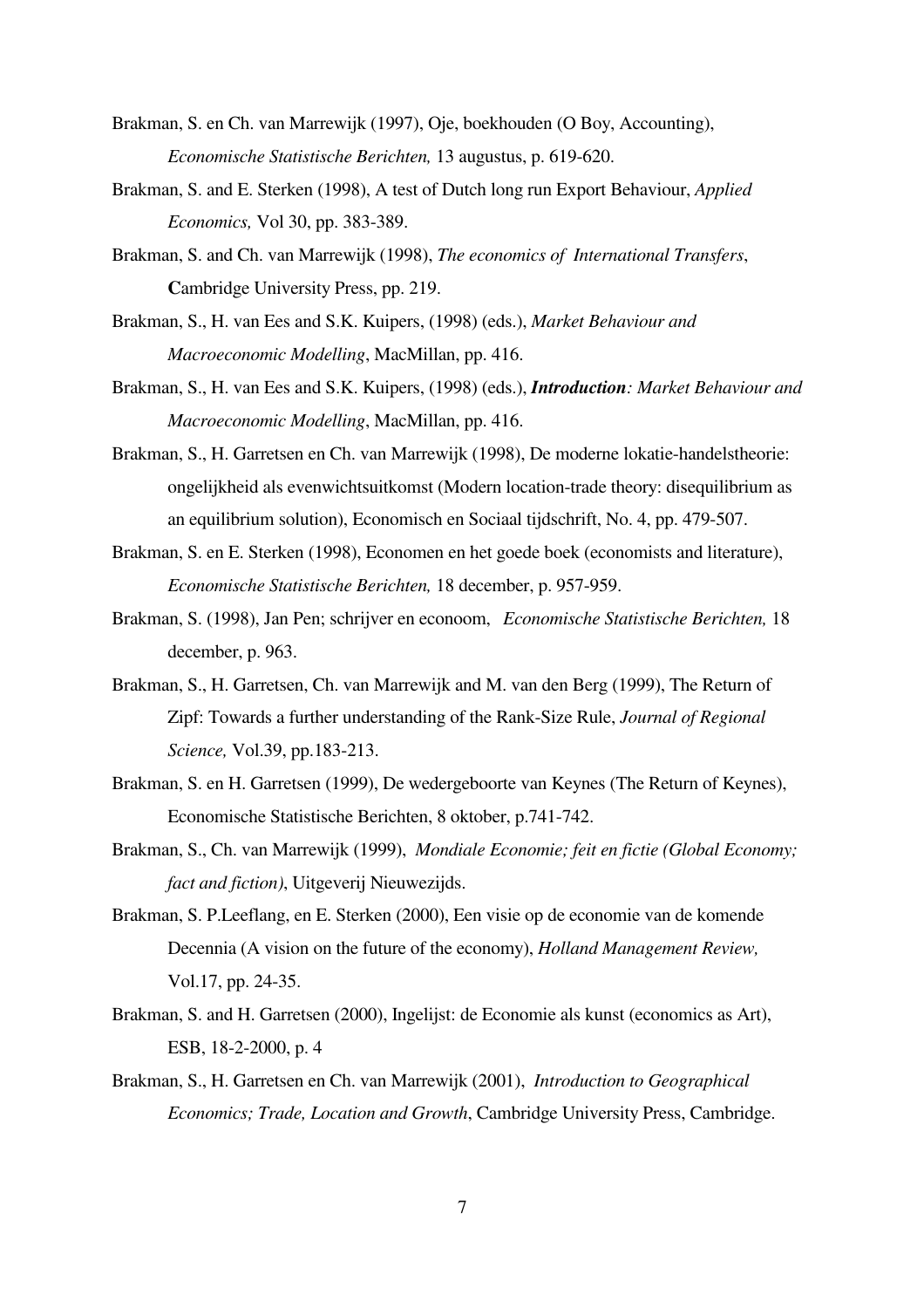Brakman, S.(2001), Mondialisering (Globalization), Manager's Clout, Vol.6, pp.18-21.

- Brakman, S. en A.van Witteloostuijn -red. (2001), *Jonge Wijn in Oude Zakken;op weg naar een nieuwe Nieuwe Economie,* Arbeiders Pers, Amsterdam.
- Brakman, S. en A.van Witteloostuijn -red. (2001), Inleiding:*Jonge Wijn in Oude Zakken;op weg naar een nieuwe Nieuwe Economie,* Arbeiders Pers, Amsterdam, pp.7-20.
- Brakman, S.H.Garretsen, and L. Hoogduin (2001), Overconfidence in Monetary Theory and Monetary Policy, in: G.Kuper, E.Sterken, and E.Wester, Coordination and Growth; Essays in Honour of Simon Kuipers, Kluwer Academic Publishers, Boston.
- Brakman, S, en A.van Witteloostuijn (2002), Snode plannen (Fuzzy Math), ESB, 22 februari, pp.154-155.
- Brakman, S.,H.Garretsen (2002), Wordt de economische muur geslecht?, ESB, 5 december, 2002.
- Brakman, S.,H.Garretsen (2002), Bommen en Granaten, ESB, 12 december, 2002.
- Brakman, S.,and B.Heijdra (2003), *The Monopolistic Competition Revolution in Retrospect, Cambridge University Press*, Cambridge, ISBN: 0521819911.
- Brakman, S.,and B.Heijdra (2003), **Introduction**: *The Monopolistic Competition Revolution in Retrospect*, Cambridge University Press, Cambridge, ISBN: 0521819911.
- Brakman, S., H.Garretsen, C.van Marrewijk, and M.Schramm, (2003), *Empirical Research in Geographical Economics*, in: Brakman and Heijdra (eds.), The Monopolistic Competition Revolution in Retrospect, Cambridge University Press, Cambridge, ISBN: 0521819911.
- Brakman, S. and H.Garretsen (2003), First and Second Thoughts on Geographical Economics, *Regional Studies*, vol.37, pp.637-648.
- Brakman, S.,en H.Garretsen (2003), Transactiekosten zijn ook inkomen, ESB, 4 september, blz. D7-D8.
- Brakman, S., en H.Garretsen (2003, eds.), Locatie en Concurrentie, Preadviezen van de Koninklijke Vereniging voor de Staathuishoudkunde, Amsterdam, ISBN 90-807422- 2-8.
- Brakman, S., en H.Garretsen (2003, eds.), **Introductie,** Locatie en Concurrentie, Preadviezen van de Koninklijke Vereniging voor de Staathuishoudkunde, Amsterdam, ISBN 90- 807422-2-8.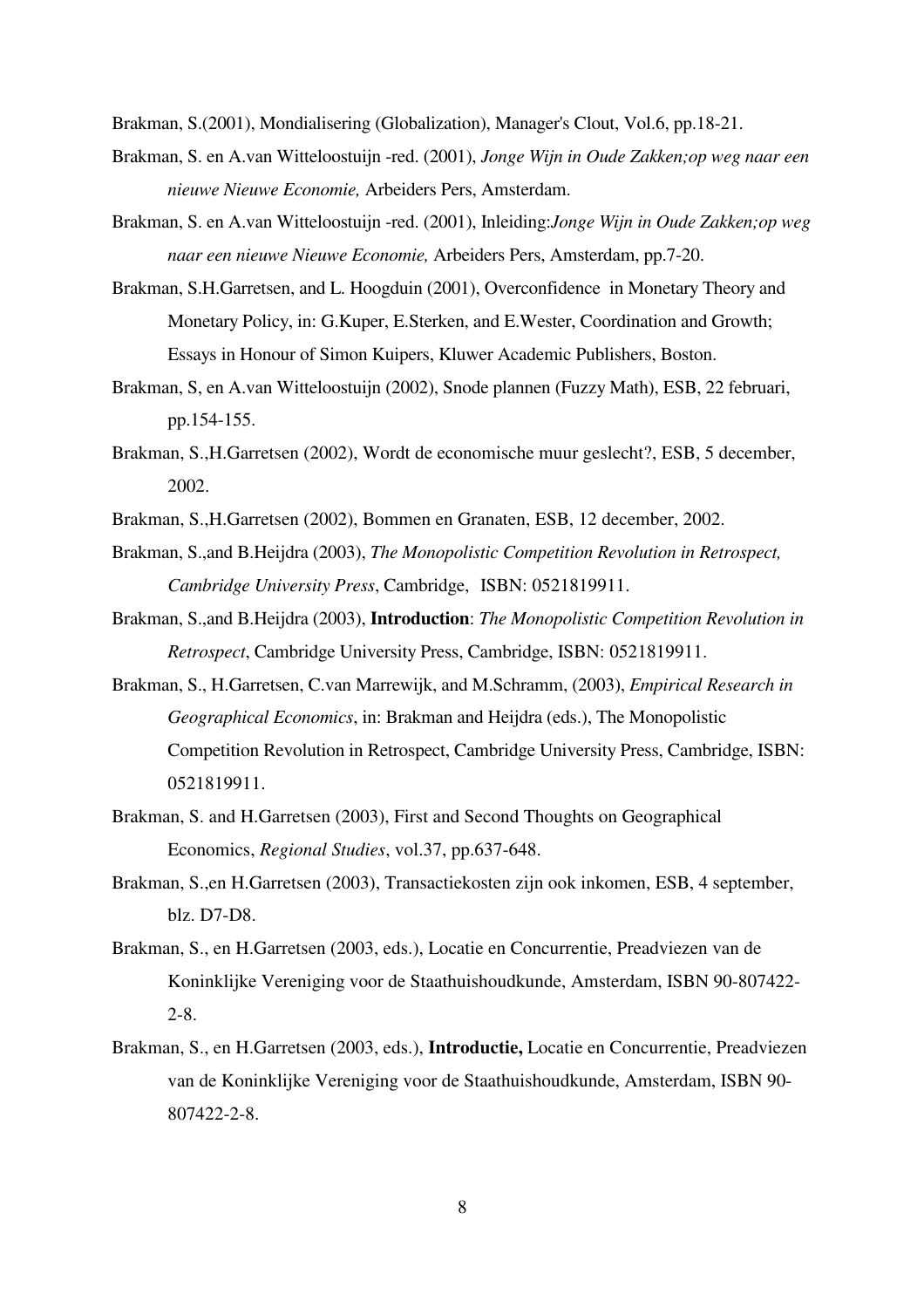- Brakman, S. en A.van Witteloostuijn (2003), Zin en Onzin over de Staatsschuld, *Openbaar Bestuur,* Nr.10, 2003, pp.2-7.
- Brakman, S. and H.Garretsen (2004), Location and Competition, *De Economist,* Vol.152, pp.117-132.
- Brakman, S., H.Garretsen, and M.Schramm (2004), The Strategic Bombing of German Cities during WW II and its impact on City Growth, *Journal of Economic Geography,*  Vol.4,pp. 201-218.
- Brakman,S. H. Garretsen and M. Schramm (2004), The Spatial Distribution of Wages: Estimating the Helpman-Hanson model for Germany, *Journal of Regional Science,*  Vol.44, No.3, pp. 437-466.
- Brakman, S. 2004, Oratie: Duitsland op de grens van economie en geografie, *Tijdschrift voor Politieke Economie,* Vol.25, Nr 2, pp.20-39.
- Brakman, S. en H.Garretsen (2005), Enige Relativering van het belang van het Begrotingsbeleid voor de conjunctuur, *Kwartaalschrift Economie*, Vol.2, pp. 126-141.
- Brakman, S. and H.Garretsen, eds. (2005), *Location and Competition*, Routledge, London.
- Brakman, S. and H.Garretsen, (2005), **Introduction** in *Location and Competition*, Routledge, London.
- Brakman, S. and H.Garretsen, (2007), *Recent Advances in International Trade Theory: The Multinational Firm*, Forthcoming MIT Press, Boston-New York.
- Brakman, S. H.Garretsen, J.Gorter, A. v/d Horst, (2005), *New Economic Geography, Empirics, and Regional Policy*, CPB-Special Study, Koninklijke De Swart, Den Haag.
- Brakman, S. M. Cornet, H.Garretsen, J.Gorter, P.Tang (2005), *Verplaatsing vanuit Nederland: Motieven Gevolgen en beleid* (Outsourcing from the Netherlands), CPB Special Study, 76, SNU-Den Haag.
- Brakman, S., H.Garretsen, C.Van Marrewijk, A.van Witteloostuijn (2006), *Nations and Firms in the Global Economy*, Cambridge University Press, Cambridge.
- Brakman, S, H.Garretsen, and C.van Marrewijk (2007), *The Economics of Multinational Firms*, Princeton University Press, Forthcoming.
- Brakman, S. & Garretsen, H. (2005). Geographical Economics in its Teens: Theory, Empirics, Policy and Unresolved Issues, Journal of Development Perspectives, volume 1, number 1 : pp. 5 - 28.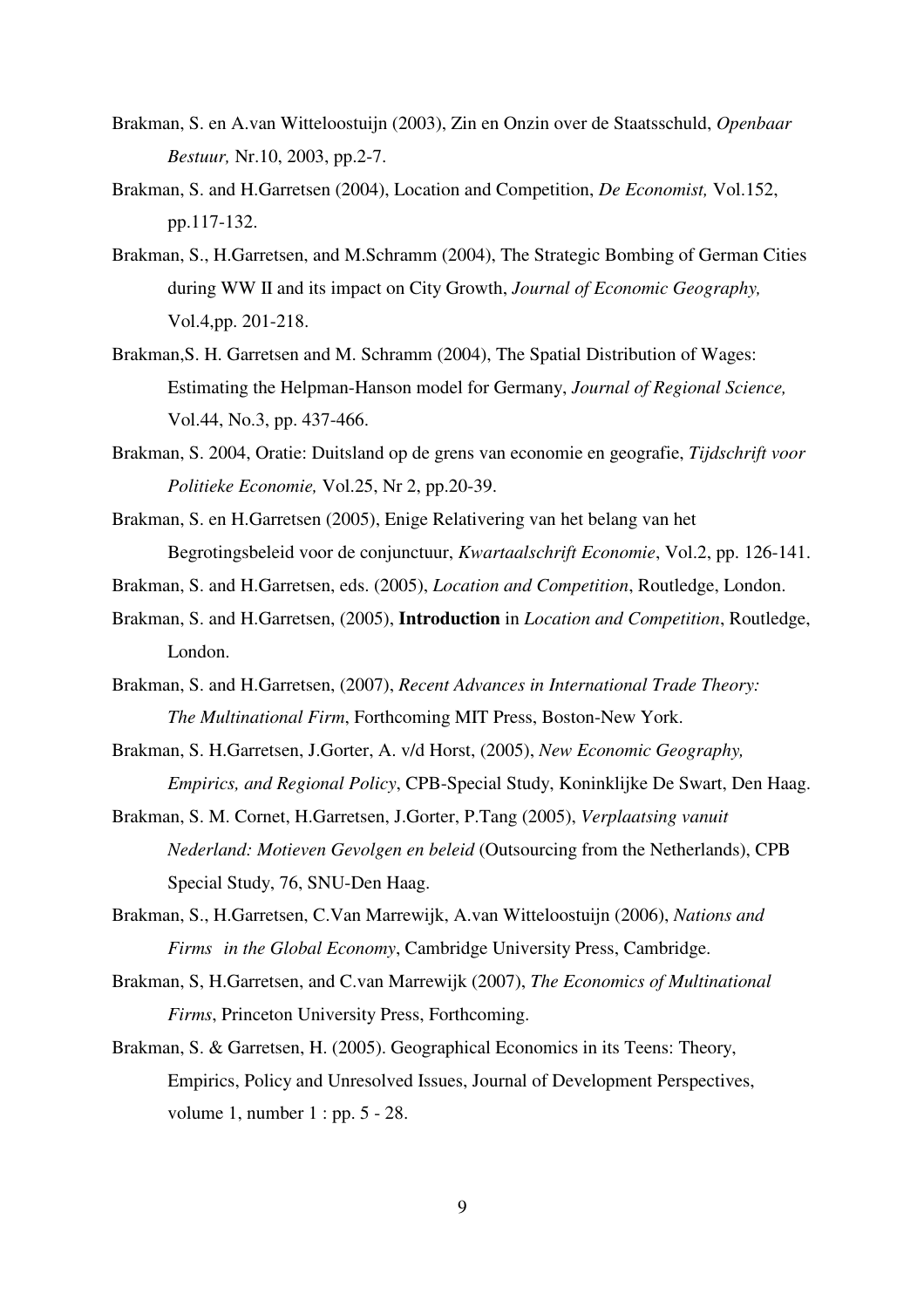- Brakman, S, H. Garretsen, and C. van Marrewijk (2006), "Industrial location and Competitiveness," in: A.K. Vaidya (ed.), Globalization: Encyclopedia of Trade, Labor, and Politics, Vol. I, ABC-CLIO, Santa Barbara, ISBN 1-57607-826-4.
- Brakman, S. H. Garretsen and M. Schramm (2006), Putting New Economic Geography to the Test: Free-ness of Trade and Agglomeration in EU Regions, *Regional Science & Urban Economics,* Vol.36, No.5, pp. 613-635.
- Brakman, S. H. Garretsen (2006), *Editorial*: New Economic Geography: Closing the Gap between Theory and Empirics, *Regional Science & Urban Economics,* Vol.36, No.5, pp. 569-572.
- Brakman, S. H. Garretsen (*guest-editors*, 2006), Special Issue-New Economic Geography: Closing the Gap between Theory and Empirics, *Regional Science & Urban Economics,* Vol.36, No.5, pp. 569-677.
- Brakman, S., M. Bosker, H.Garretsen (2007),Looking for Multiple Equilibria when Geography Matters: German City Growth and the WWII Shock, *Journal of Urban Economics*, Vol. 61, pp.152-169.
- Brakman, S., C. Van Marrewijk (2007), Transfers, Non-Traded Goods, and Unemployment: An Analysis of the Keynes-Ohlin debate, *History of Political Economy,* Vol. 39, pp.121-143.
- Brakman, S., and H.Garretsen (2007), From Theory to Estimation and back: The Empirical Relevance of New Economic Geography, ch 4, pp. 98-129, in B.Fingleton (ed.), New Directions in Economic Geography, Edward Elgar, Cheltenham.
- Brakman, S., H.Garretsen, and C. Van Marrewijk (2007), Agglomeration and Aid, Ch.3 pp.31-53, in: S.Lahiri (ed.), Frontiers of Economics and Globalization: Theory and Practice of Foreign Aid, Elsevier, Amsterdam etc.
- Brakman, S., H.Garretsen, and C. Van Marrewijk (2007), Cross-border Mergers and Acquisitions: the Facts as a guide for International Economics, Ch 2, pp. 23- 49, in: G.N.Gregoriou and L. Renneboog (eds.), International Mergers and Acquisitions Activity Since 1990, Academic Press/Elsevier, Amsterdam etc.
- Brakman, S. and C.Van Marrewijk, (2007), Empirie van de economische geografie, ESB, juli 2007, pp.22-26.
- Brakman, S., C. van Marrewijk, A.van Witteloostuijn (2007), Welfare distribution effect of a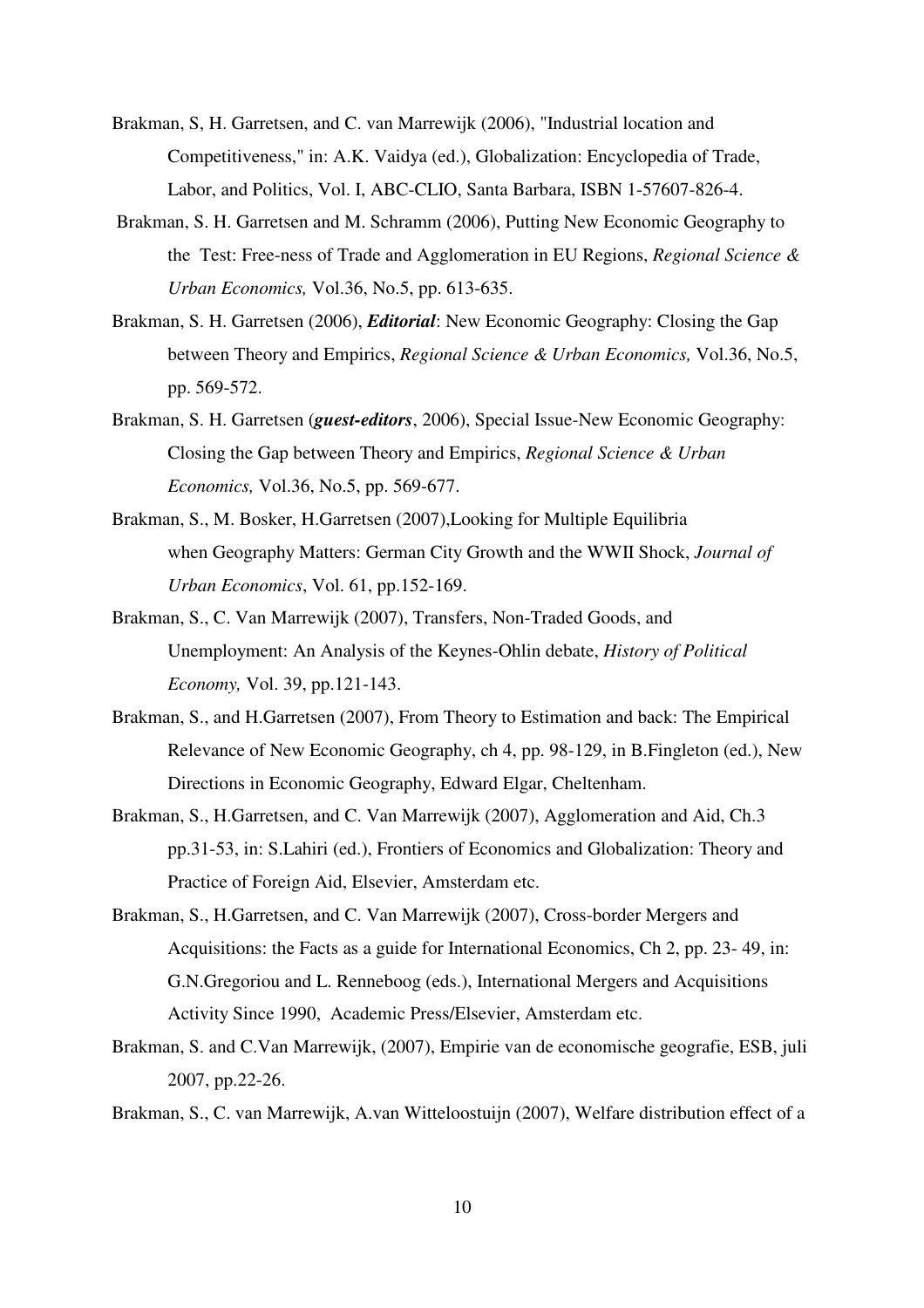price reduction in the Dutch gas transport market: A scenario analysis of regulatory policy, market form and rent allocation, *Energy Policy*, 35, pp.6299-6308.

- Brakman, S., K-J Alsem, L.Hoogduin and G.Kuper, (2008), The Impact of Newspapers on Consumer Confidence: Does Spin Bias Exist?, *DNB Working paper*, No.11, and also as *CESifo Working paper,* No. 1156, *Applied Economics*, Vol.40, pp.531-539.
- Brakman, S. and H.Garretsen, eds. (2008), *Foreign Direct Investment and the Multinational Enterprise*, MIT Press, Cambridge, Mass.
- Brakman, S. and H.Garretsen, eds. (2008), *Foreign Direct Investment and the Multinational Enterprise: An Introduction*, MIT Press, Cambridge, Mass, pp. 1-9.
- Brakman, S., H.Garretsen, C.van Marrewijk (2008), Agglomeration and Government Spending, in: Brakman, S. and H.Garretsen, eds. (2008), *Foreign Direct Investment and the Multinational Enterprise*, MIT Press, Cambridge, Mass, pp. 89-116.
- Brakman, S. M.Bosker, H.Garretsen, H-J. de Jong (2008), Ports, Plagues, and Politics: Explaining Italian City Growth: 1300-1861, *European Review of Economic History*, Vol.12, pp. 97-131.
- Brakman, S. and C.van Marrewijk (2008), It's a big World after all: on the economic impact of location and distance, Cambridge Journal of Regions, Economy and Society, Vol.1, pp.411–437.
- Brakman, S., M.Bosker, H.Garretsen, and M.Schramm (2008), A century of shocks: The evolution of the German city size distribution 1925–1999, Regional Science and Urban Economics, Vol. 38, pp. 330-347.
- Brakman, S., H.Garretsen, C.Van Marrewijk (2008), Nobelprijs economie voor Paul Krugman, ESB, 31 oktober 2008

Brakman, S., C.van Marrewijk, Guest-Editors (2009), Special issue: Economic Geography at different spatial scales, *Journal of Regional Science*, November, Vol. 49.

- Brakman, S., and H.Garretsen (2009), Trade and Geography: Paul Krugman and the 2008 Noble Prize in Economics, Forthcoming *Spatial Economic Analysis*, vol. 4, issue 1, pages 5-23 also as CESifo working Paper, No. 2528.
- Brakman, S., and C van Marrewijk (1998, 2009), The Economics of International transfers, Cambridge University Press, Cambridge, second printing.
- Brakman, S., H. Garretsen, C. van Marrewijk (2009), Economic Geography within and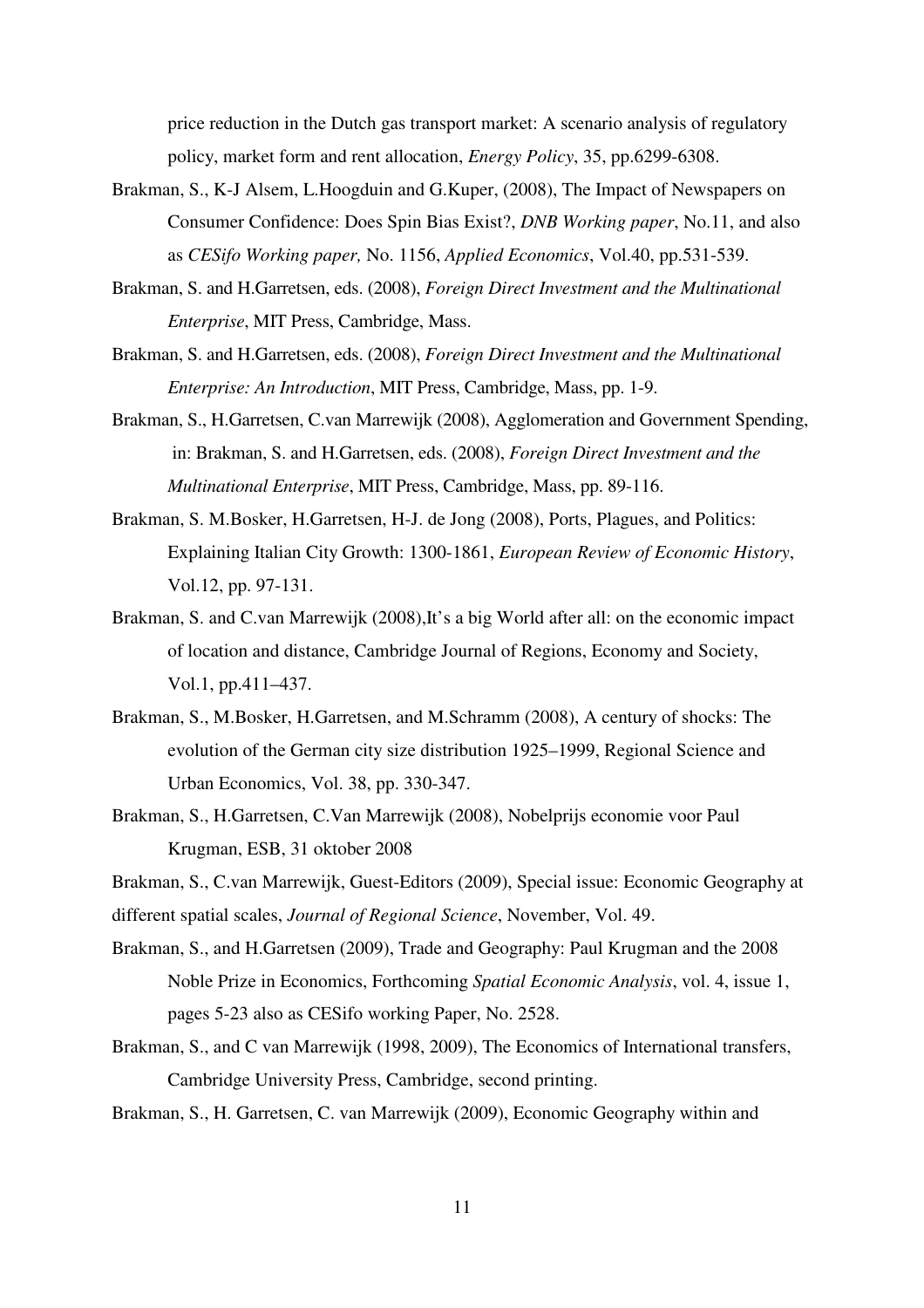between European nations: The role of market Potential and Density across space and Time, Journal of Regional Science, Vol. 49, pp.777-800.

- Brakman, S., H. Garretsen, C. van Marrewijk (2009), The New Introduction to Geographical Economics, Cambridge University Press, Cambridge.
- Brakman, S., M.Bosker, h.Garretsen, M.Schramm (2010), Adding Geography, to the new Economic Geography: Bridgeing the gap between theory and empirics, Journal of Economic Geography, doi: 10.1093/jeg/lbq003.
- Brakman, S. and P.A.G van Bergeijk (2010), The Gravity Model in Prospect and Retrospect, Cambridge University Press, Forthcoming.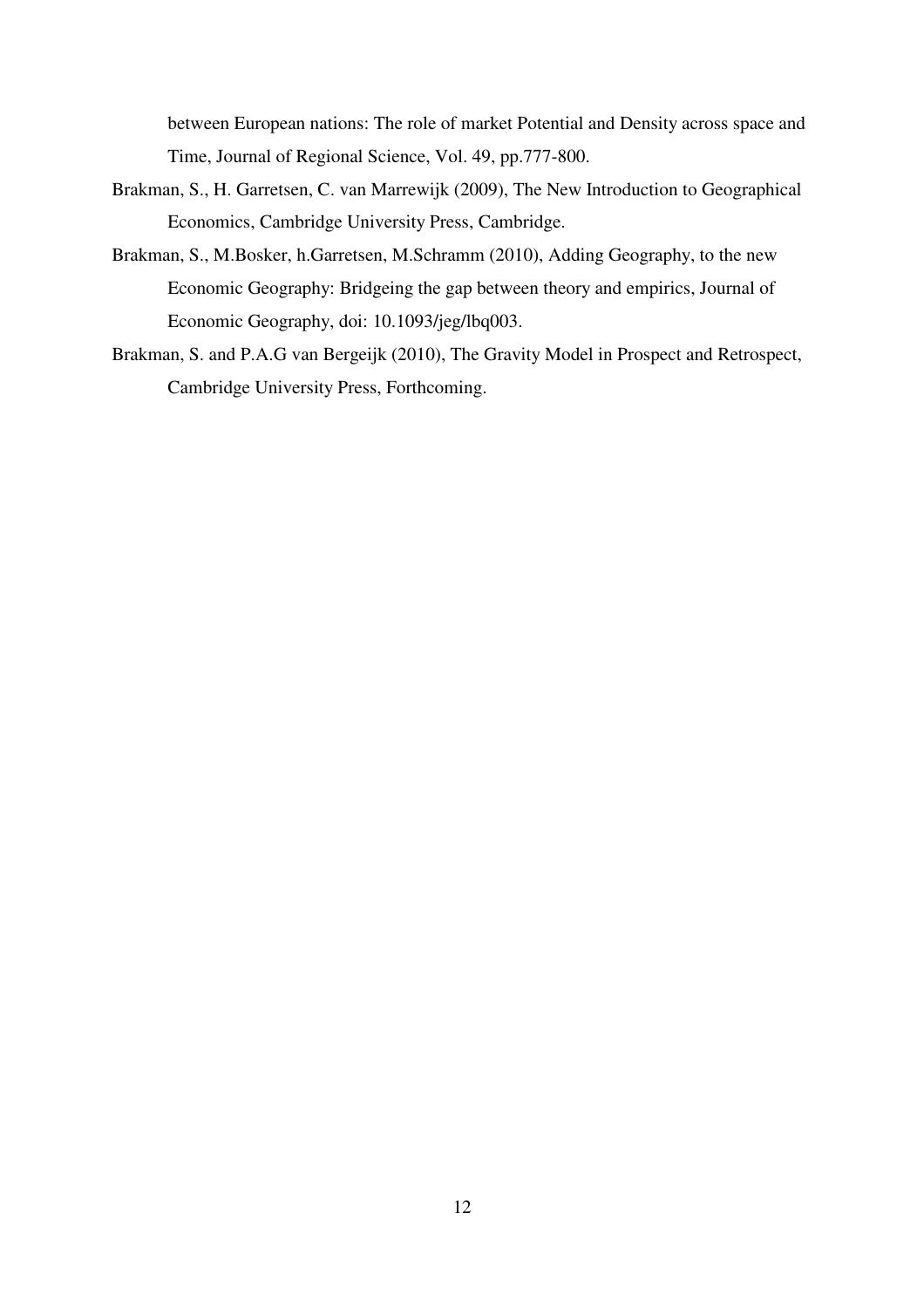**OTHER PUBLICATIONS** (Book Reviews/ Newspaper Articles):

- Brakman S. en C.J. Jepma (1987), Een groen bankbiljet als symbool van de ups en downs van een wereldmacht, *Vrij Nederland*, Jaargang 48, 4 juli, p.12.
- Brakman S. en C.J. Jepma (1987), De beurs: what goes up must go down, *Vrij Nederland*, Jaargang 48, 19 december, p.9.
- Brakman S. (1988) boekbespreking van G. Gandolfo, International Economics, Springer Verlag, Heidelberg, 1986, *De Economist*, Vol. 136, pp.284-285.
- Brakman S. (1989) boekbespreking van G. Chichilnisky and G. Heal, The Evolving International Economy, Cambridge University Press, *De Economist*, Vol. 137, pp 241-243.
- Brakman, S. (1989) boekbespreking van B. Balassa and L. Bauwens, Changing trade patterns in Manufacturing goods: An Econometric investigation, North Holland, *European Journal of Political Economy*, Vol. 5, pp.411-414.
- Brakman, S. (1990) boekbespreking van D.B. Audretsch, L. Sleuwaegen and H. Yamawaki (eds.), The Convergenge of International and Domestic Markets, North-Holland, *European Journal of Political Economy*, Vol. 6, pp. 311-314.
- Brakman, S., J. de Haan en C.J. Jepma (1991), Serieuze aandacht voor opwaardering van de gulden is verstandig, *NRC*, 14 februari, p.9.
- Brakman S. (1994), Boekbespreking van P. Krugman and M. Miller, Exchange Rate Targets and Currency Bands, Cambridge, *De Economist*, Vol. 142, pp.221-223.
- Brakman, S. (1997), Boekbespreking van J.P. Neary, International Trade, Edward Elgar, London, *De Economist*, Vol. 145, pp. 272-273
- Brakman, S. (1998), Boekbespreking van Reijnders J. and J. Simonis, Economisch en Sociaal Beleid in Europees perspectief (Economic and Social Policy in a European Perspective), *De Economist*, Vol. 146, pp. 189-191.
- Brakman, S. (1998), Boekbespreking van Grossman, G.M. and K. Rogoff, Handbook of International Economics, Vol. 3, *De Economist*, Vol. 146, pp. 511-513.
- Brakman, S. (1998), De Polderkolder van Dirk Horringa, *Hollands Maandblad,* No. 12,december.
- Brakman, S. en Arjen van Witteloostuijn (1999), Vernieuwde Economie bedreigt mondiale stabiliteit, *NRC Handelsblad*, 8 oktober.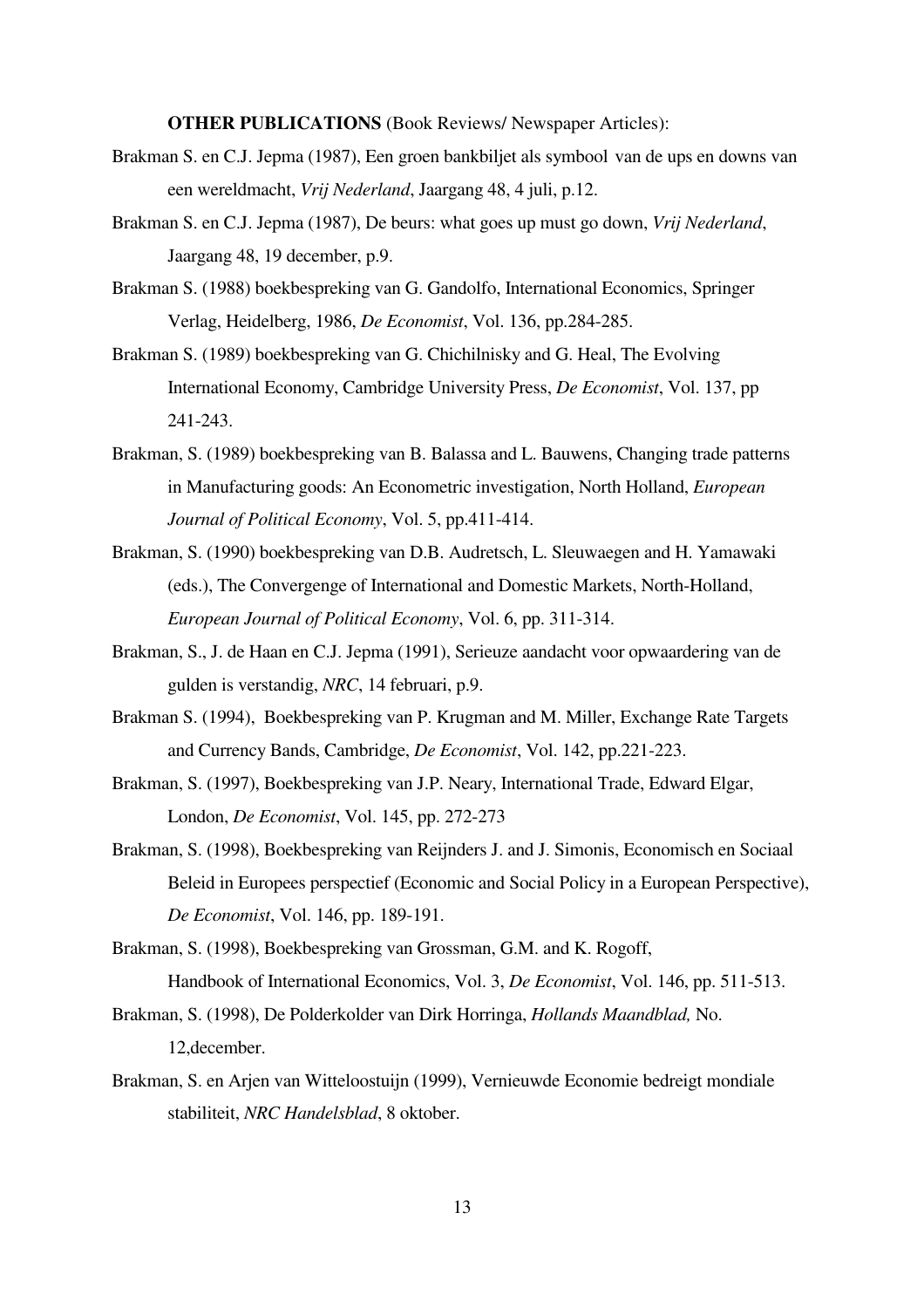- Brakman, S. en Arjen van Witteloostuijn, (1999), Wat is oud aan de nieuwe economie, Nieuwsblad van het Noorden, 23 november.
- Brakman, S. (2000), Veel handel is nog steeds regionaal, *Trouw*, 29 januari.
- Brakman, S., H.Garretsen, A. van Witteloostuijn (2000), Het volgende doelwit; het hoofdkantoor Microsoft , Vrij Nederland, 14 oktober, pp.37-39,
- Brakman, S. (29 januari 2000), Veel handel is nog steeds regionaal, Trouw.
- Brakman, S. (2001), Boekbespreking van J-M. Huriot and J-F Thisse, Economics of Cities: Theoretical Perspectives, *De Economist,* Vol. 149, pp. 149-151.
- Brakman, S. (2001), Het sluiten van de grenzen lost niets op, *De Academische Boekengids,* No 25, pp.9-10.
- Brakman, S. en H.Garretsen (2001), *Mondialisering moet*, De Groene Amsterdammer, nr 44, pp. 11-13.
- Brakman, S., H.Garretsen, en A. van Witteloostuijn (2001), Vrijhandel werkt, nu het handelsbeleid nog, NRC-Handelsblad, 10 november, p.7
- Brakman, S. en A.van Witteloostuijn (2002), Nederland is te leeg, NRC-Handelsblad, 2 mei, p.9.
- Brakman, S. en A.van Witteloostuijn, Zalm verschiet van kleur, NRC Handelsblad, 22 mei, 2003.
- Brakman, S. en A.van Witteloostuijn, Teveel ballast bij overleg wereldhandel, NRC Handelsblad, 15 september, 2003.
- Brakman, S. en A.van Witteloostuijn, Kinderarbeid kan wel degelijk bestreden worden, NRC Handelsblad, 2 december, 2003.
- Brakman, S. and A. van Witteloostuijn, Globalisering heeft meer dan één gezicht, Volkskrant 26 juni 2004, p.7.
- Brakman, S. (2004), boekbespreking van McCann, Urban and Regional Economics, OUP, *European Spatial Research Policy,* Vol.11, pp.171-72.
- Brakman, S. en H.Garretsen, 2004, Weersta de lokroep van lage belastingen, NRC- Handelsblad, 16 september, p.9
- Brakman, S. en H.Garretsen, 2004, China blijft niet eeuwig Sinterklaas, NRC-Handelsblad, 1 december, p.7.
- Brakman, S. en H.Garretsen, 2005, Open grenzen oplossing voor migratie, NRC-Handelsblad,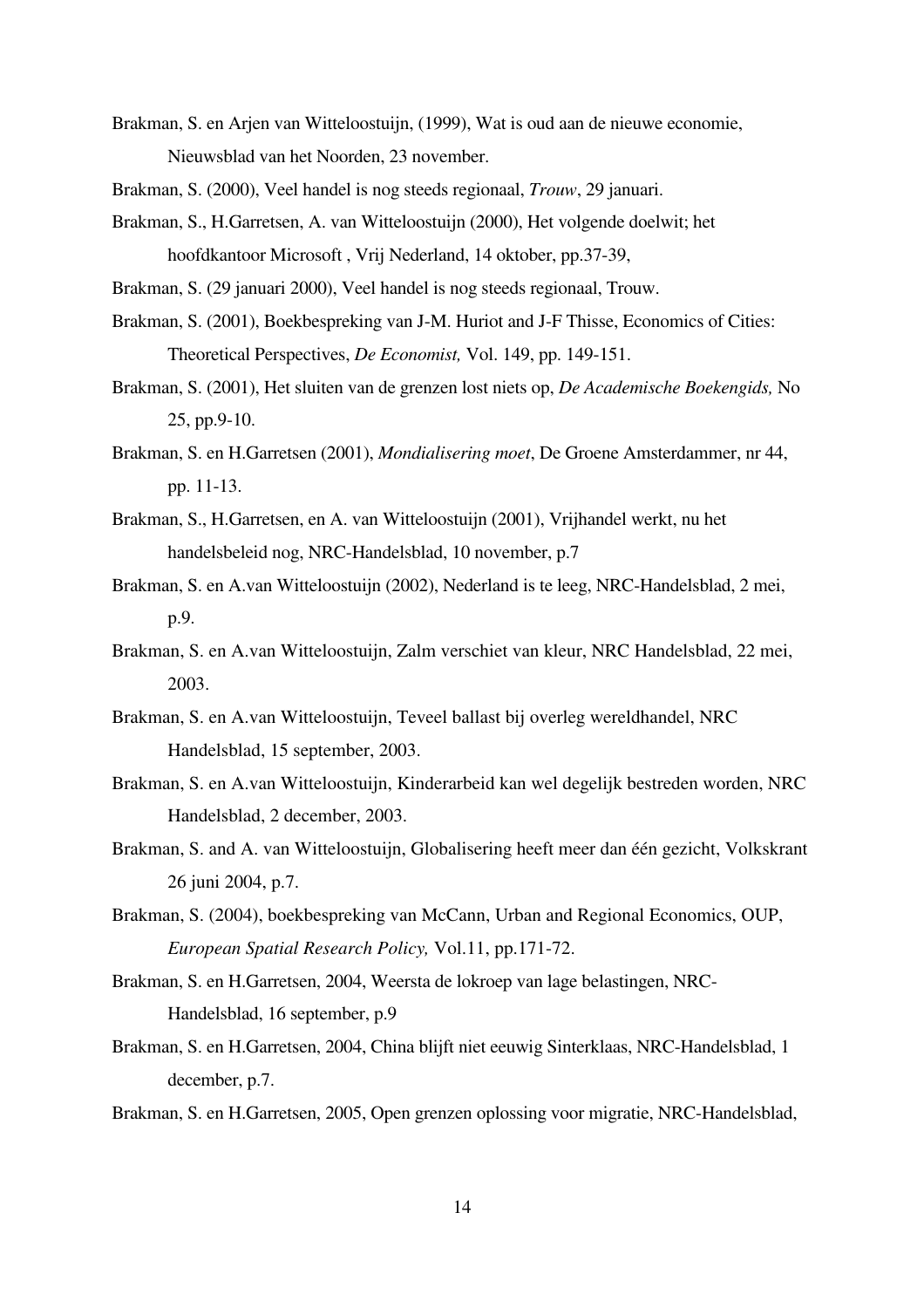22 maart, p.9.

- Brakman, S. and A. van Witteloostuijn, Het protectionisme verdwijnt nooit, NRC- Handelsblad, 29 November 2005
- Brakman, S. and A. van Witteloostuijn, It's not the outsourcing, stupid!, NRC- Handelsblad, 28 augustus 2006 (als 'Wie is er bang voor outsourcing?, NRC-Next, 29 augustus).
- Brakman, S. en C.van Marrewijk (2006), China is nog lang geen economische wereldmacht, *Geografie,* Vol.15, pp.14-17.
- Brakman, S. and A. van Witteloostuijn, Duik niet weg achter de dijken, NRC- Handelsblad, 23 februari 2007.
- Brakman, S. and A. van Witteloostuijn, Je hypotheek afsluiten kan ook in Japan, NRC- Handelsblad, 11 september 2007.`
- Brakman, S. en H.Garretsen , Handel balangrijker dan Financiele markten, NRC- Handelsblad, 18 december 2007.
- Brakman, S., A. van Witteloostuijn, Hoog tijd om het volk aan het werk te zetten, NRC Handelsblad, 18 december 2008.
- Brakman, S., A. van Witteloostuijn, Crisis haalt Den Haag in, NRC Handelsblad, 18 februari 2009, (ook verschenen in: NRC-Next, 19 februari, De Standaard, 27 februari).
- Brakman, S., A. van Witteloostuijn, Het is tijd voor de afbraak van dorpen, NRC Handelsblad, 16 november, 2009.

## **RESEARCH MEMORANDA:**

- Brakman, S., en C.J. Jepma (1981), De ontwikkeling van de Nederlandsche export naar OECD-landen over de periode 1970-1979, Onderzoeksmemorandum nr.80, *Instituut voor Economisch Onderzoek*, Groningen.
- Brakman, S. and G. Joosten (1986), On a two Regime Model of the Dutch Export Market, *Instituut voor Economisch Onderzoek*, nr.188, Groningen.
- Brakman, S., A.R.M. Gigengack and C.J. Jepma (1988), The Speed of Adjustment as a measure of Competitiveness, *Institute of Economic Research*, nr.245, Groningen.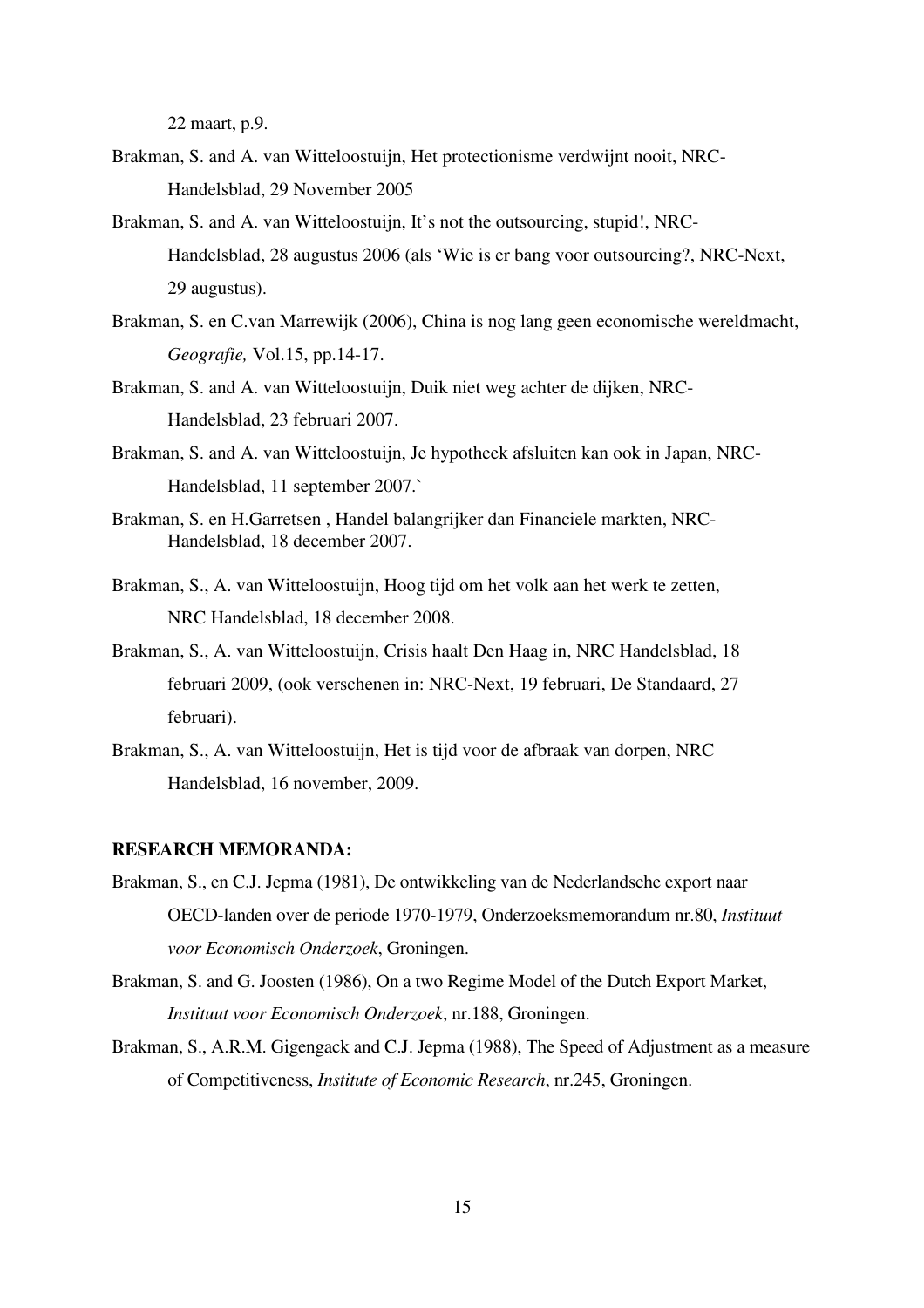- Brakman, S. en C.J. Jepma (1988), On the Elasticity of Substitution in International Trade in a Multi-Country World, *Institute of Economic Research*, nr.263, Groningen.
- Brakman, S. and Ch. van Marrewijk (1989), Transfer Problems in a Multi-country World, *Institute of Economic Research*, nr.297,Groningen.
- Brakman, S. and Ch. van Marrewijk (1989), Endogenous Transfers: A note on Bhagwati, Brecher and Hatta, *Institute of Economic Research*, nr.342, Groningen.
- Brakman, S. and J. Jacobs (1990), The Dutch Export Equation: A cointegration approach, *Institute of Economic Research*, nr.378, Groningen.
- Brakman, S., J. de Haan en C.J. Jepma (1991), De reele effectieve wisselkoers van de gulden, *Institute of Economic Research*, nr.417, Groningen.
- Brakman, S. and Ch. van Marrewijk (1991), On the Economics of Tied Aid, *Institute of Economic Research*, nr. 444, Groningen.
- Brakman, S., en H. Garretsen (1992), Path-Dependency and the German Unification; An inquiry into the Relevance of Initial Conditions, *Institute of Economic Research*, nr.496, Groningen.
- Brakman, S., H. Garretsen, A.R.M. Gigengack, Ch. van Marrewijk en R. Wagenvoort (1993), Congestion and Industrial Location, *Institute of Economic Research*, Groningen.
- Brakman S. and Ch. van Marrewijk (1994), Transfers, Returns to Scale Tied Aid and Monopolistic Competition, *SOM Research Report*, No. 94505.
- Brakman, S., H. Garretsen (1994), A Note on Economic Integration and the Theory of Monetary Integration: Does the E facilitate the M in the EMU process, Nederlandsche Bank, *Monetair en Economisch beleid*, No 5.
- Brakman, S. and E. Sterken (1996), A test of Dutch Long-run Export Supply Behaviour, *SOM Research Report,* No. 96C25.
- Brakman, S., H. Garretsen, Ch. van Marrewijk and M. van den Berg (1996), The Return of Zipf: An Explanation of the Rank Size rule, *SOM Research Report,* No. 96C29.
- Brakman, S. and Ch. van Marrewijk (1997), Transfers and Nontraded Goods: Ohlin was Right Again, *SOM Research Report*, No 97C17.
- Brakman, S. and Ch. van Marrewijk (1997), Transfers, Money and The Balance of Payments, *SOM Research Report*, No 97C36.
- Brakman, S. H.Garretsen, and M.Schramm (2000), Ten Years after the Unification, East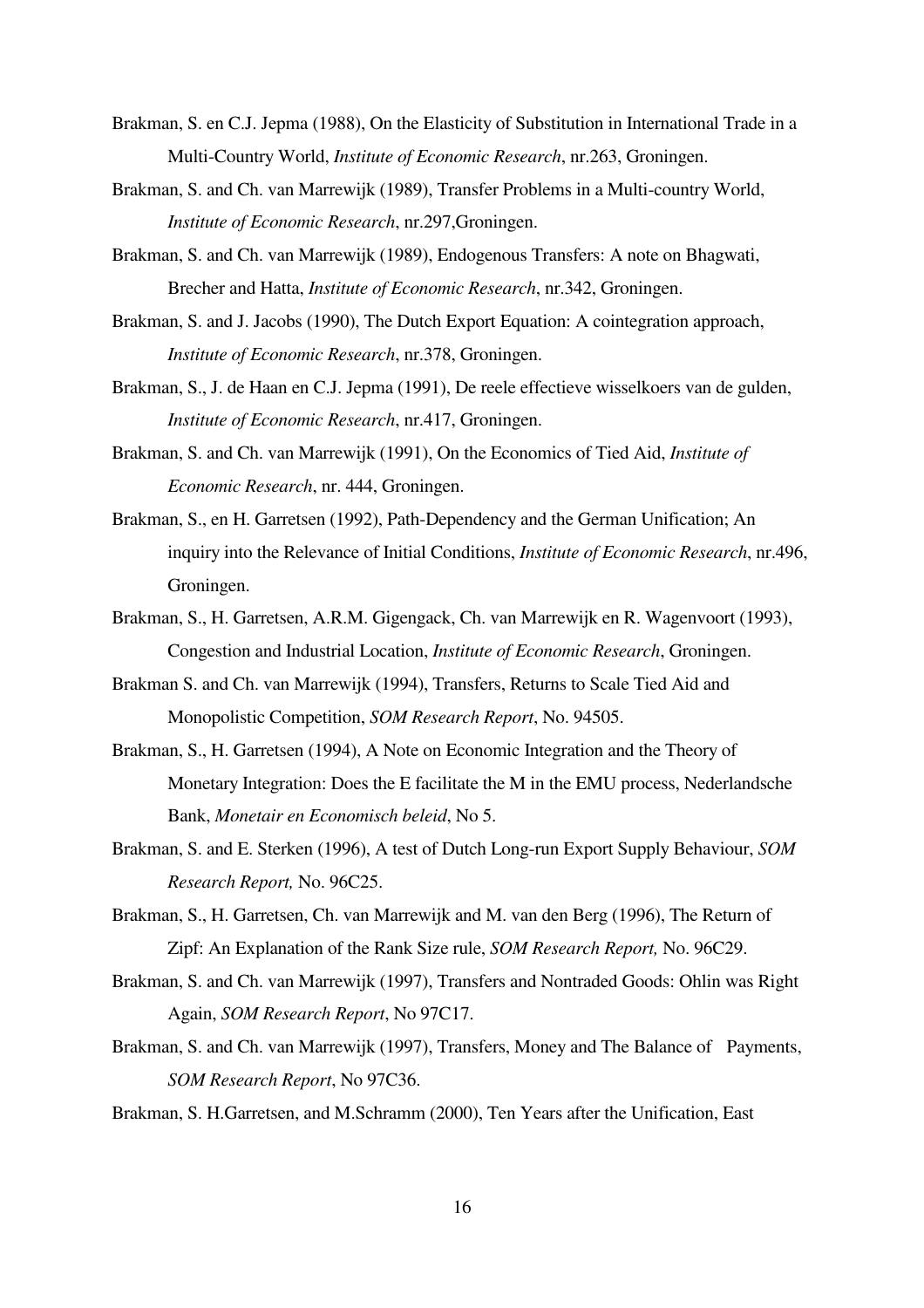Germany and the relevance of modern theories of trade, location and growth*, SOM research Report*, 00c04.

- Brakman, S. H.Garretsen, and M.Schramm (2000), The Empirical Relevance of the New Economic Geography: Testing for a Spatial Wage Structure in Germany, CESifo, Working Paper No. 395, Munich.
- Brakman, S. H.Garretsen, and M.Schramm (2001), New Economic Geography in Germany: Testing the Helpman-Hanson model, SOM Research Report, No 01-D46, Groningen.
- Brakman, S. H.Garretsen, and M.Schramm (2002), New Economic Geography in Germany: Testing the Helpman-Hanson model, HWWA discussion Paper, No. 172, Hamburg.
- Brakman, S., and H.Garretsen (2002),First and Second Thoughts about Geographical Economics:How to Increase the Relevance of Economics for Regional Studies, Forthcoming Regional Studies
- Brakman, S., H. Garretsen, M. Schramm (2002),The Final Frontier? Border Effects and German Regional Wages, paper presented at the HWWA, 16-18 June HWWA discussion Paper, No. 197, Hamburg.
- Brakman, S., H.Garretsen, C. Van Marrewijk (2002),Locational competition and Agglomeration:The Role of Government Spending, paper presented at the EEA, Venice, 22-25 august, CESifo working Paper, No775.
- Brakman, S., H. Garretsen, M. Schramm (2002), The Strategic Bombing of German Cities during WWII and its Impact on City Growth, CESifo Working Paper, 808.
- Brakman, S., K-J Alsem, L.Hoogduin and G.Kuper, (2004), The Impact of Newspapers on Consumer Confidence: Does Spin Bias Exist?, *DNB Working paper*, No.11, and also as *CESifo Working paper,* No. 1156.
- Brakman, S., M. Bosker, H.Garretsen, M.Schramm (2005),Looking for Multiple Equilibria when Geography Matters: German City Growth and the WWII Shock, CESifo working Paper, No1553.
- Brakman, S., H.Garretsen, M.Schramm (2005), Putting New Economic Geography to the Test: Free-ness of Trade and Agglomeration in the EU Regions, CESifo working Paper, No1566.
- Brakman, S., H.Garretsen, C. Van Marrewijk (2005),Cross-border Mergers and Acquisitions: On revealed Comparative Advantage and Merger Waves, CESifo working Paper,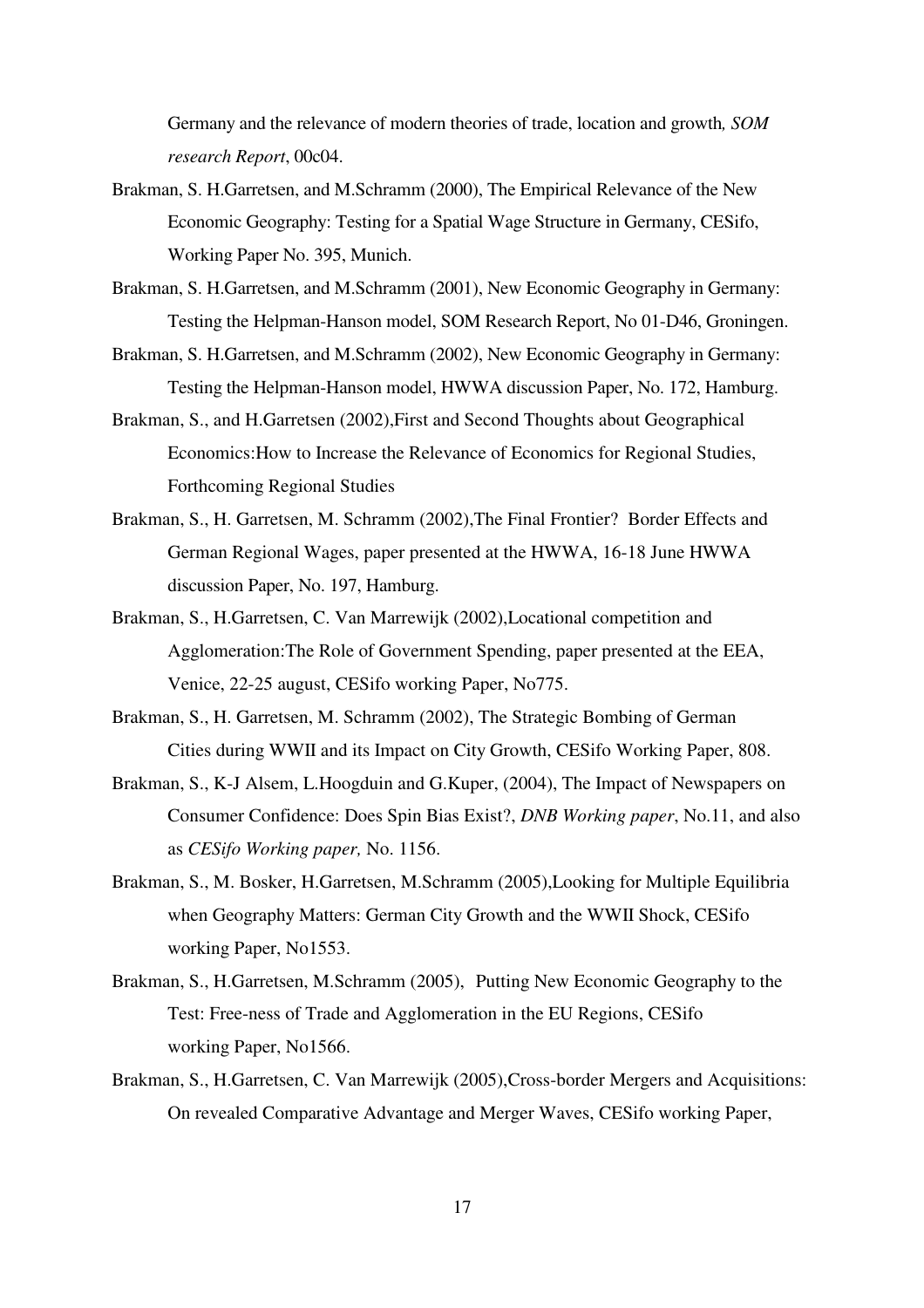No1602.

- Brakman, S., C. Van Marrewijk (2005), Transfers, Non-Traded Goods, and Unemployment: An Analysis of the Keynes-Ohlin debate, CESifo working Paper, No1588.
- Brakman, S., H.Garretsen, M.Schramm (2006), Putting New Economic Geography to the test: Free-ness of Trade and Agglomeration in the EU Regions, in: N.Schuh and P.Schuster (eds.) New Regional Economics in Central European Economies: The Future of CENTROPE, Oesterreichische Nationalbank, Workshops Proceedings of OeNB Workshops, pp.36-71.
- Brakman, S., H.Garretsen, C. Van Marrewijk (2005), Agglomeration and Aid, CESifo working Paper, No.1750.
- Brakman, S., M.Bosker, H.Garretsen, M.Schramm (2006), A Century of Shocks: The Evolution of the German City Size Distribution 1925-1999, CESifo working Paper, No 1728.
- Brakman, S, . Garretsen, C. Van Marrewijk (2006), CROSS-BORDER MERGERS & ACQUISITIONS: THE FACTS AS A GUIDE FOR INTERNATIONAL ECONOMICS, CESifo working Paper, No. 1823.
- Brakman, S., M.Bosker, H.Garretsen, M.Schramm (2006), The Development of Cities in Italy 1300-1861, CESifo working Paper, No1893.
- Brakman, S., and C. van Marrewijk (2007), It's a big world after all, CESifo working Paper, No. 1964.
- Brakman, S., M.Bosker, H.Garretsen, M.Schramm (2007), Adding Geography to the New Economic Geography, CESifo working Paper, No. 2038.
- Brakman, S., G.Garita, H.Garretsen, C.van Marrewijk (2008), Unlocking the Value of Cross-Border Mergers and Acquisitions, CESifo working Paper, No. 2294.
- Brakman, S., C. van Marrewijk, A. van Witteloostuijn (2009), Market Liberalization in the

Natural Gas Market, *CESifo Working paper # 2697*, Munich: CESifo.

## **MISCELLANEOUS:**